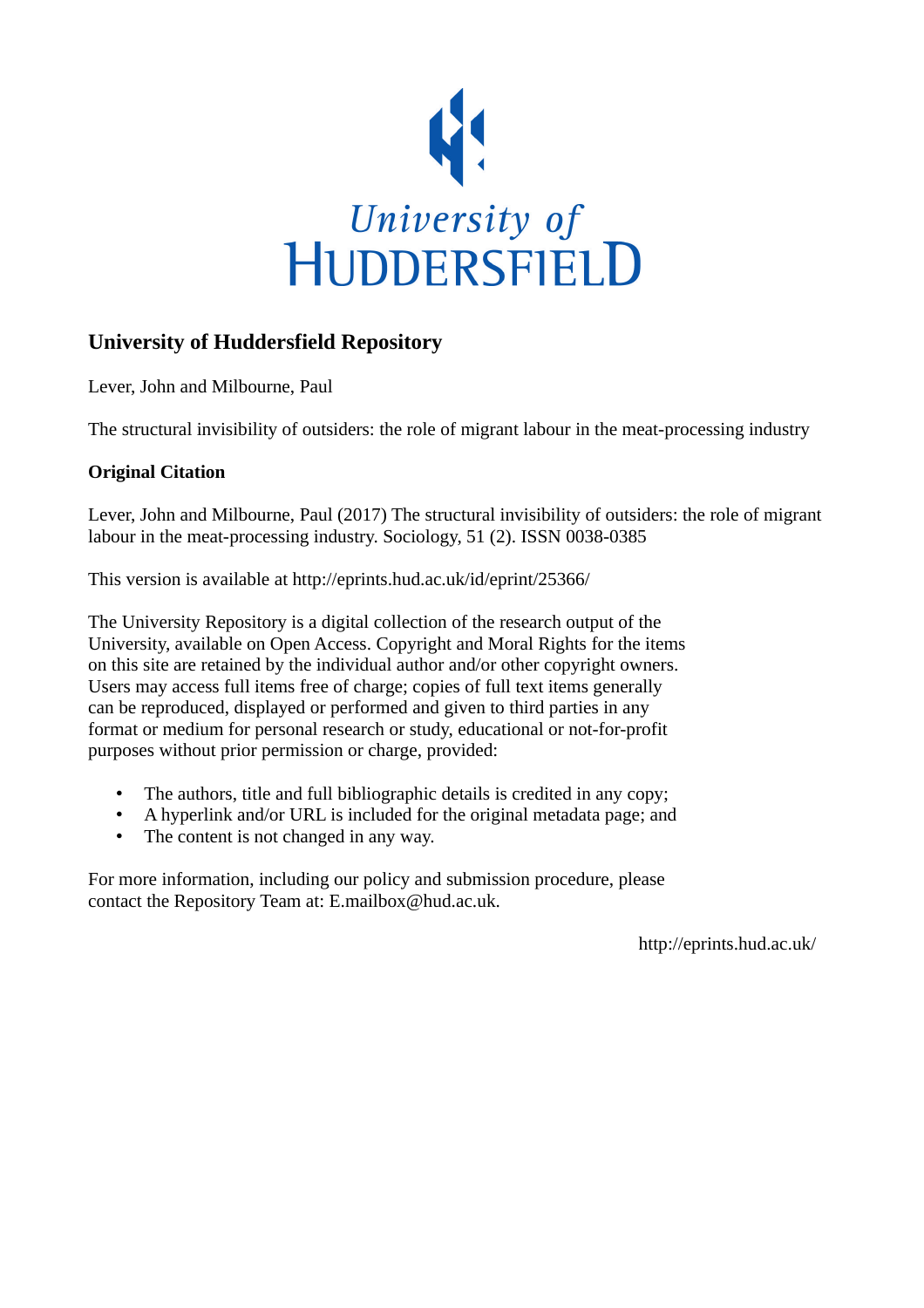

# **The Structural Invisibility of Outsiders: The Role of Migrant Labour in the Meat-Processing Industry**

Sociology 1–17 © The Author(s) 2015



Reprints and permissions: sagepub.co.uk/journalsPermissions.nav DOI: 10.1177/0038038515616354 soc.sagepub.com



**John Lever** University of Huddersfield, UK

**Paul Milbourne**

Cardiff University, UK

## **Abstract**

This article examines the role of migrant workers in meat-processing factories in the UK. Drawing on materials from mixed methods research in a number of case study towns across Wales, we explore the structural and spatial processes that position migrant workers as outsiders. While state policy and immigration controls are often presented as a way of protecting migrant workers from work-based exploitation and ensuring jobs for British workers, our research highlights that the situation 'on the ground' is more complex. We argue that 'self-exploitation' among the migrant workforce is linked to the strategies of employers and the organisation of work, and that hyper-flexible work patterns have reinforced the spatial and social invisibilities of migrant workers in this sector. While this creates problems for migrant workers, we conclude that it is beneficial to supermarkets looking to supply consumers with the regular supply of cheap food to which they have become accustomed.

## **Keywords**

civilising process, invisibility, liminality, meat processing, migrant workers, outsiders, Wales

# **Introduction**

During the last three decades there has been a significant shift in power within the UK food industry away from small-scale producers and manufacturers towards large retailers and multinational corporations. As power has been concentrated into the hands of the

#### **Corresponding author:**

John Lever, University of Huddersfield Business School, Centre for Sustainable and Resilient Communities, Queensgate, Huddersfield HD1 3DH, UK. Email: [j.b.lever@hud.ac.uk](mailto:j.b.lever@hud.ac.uk)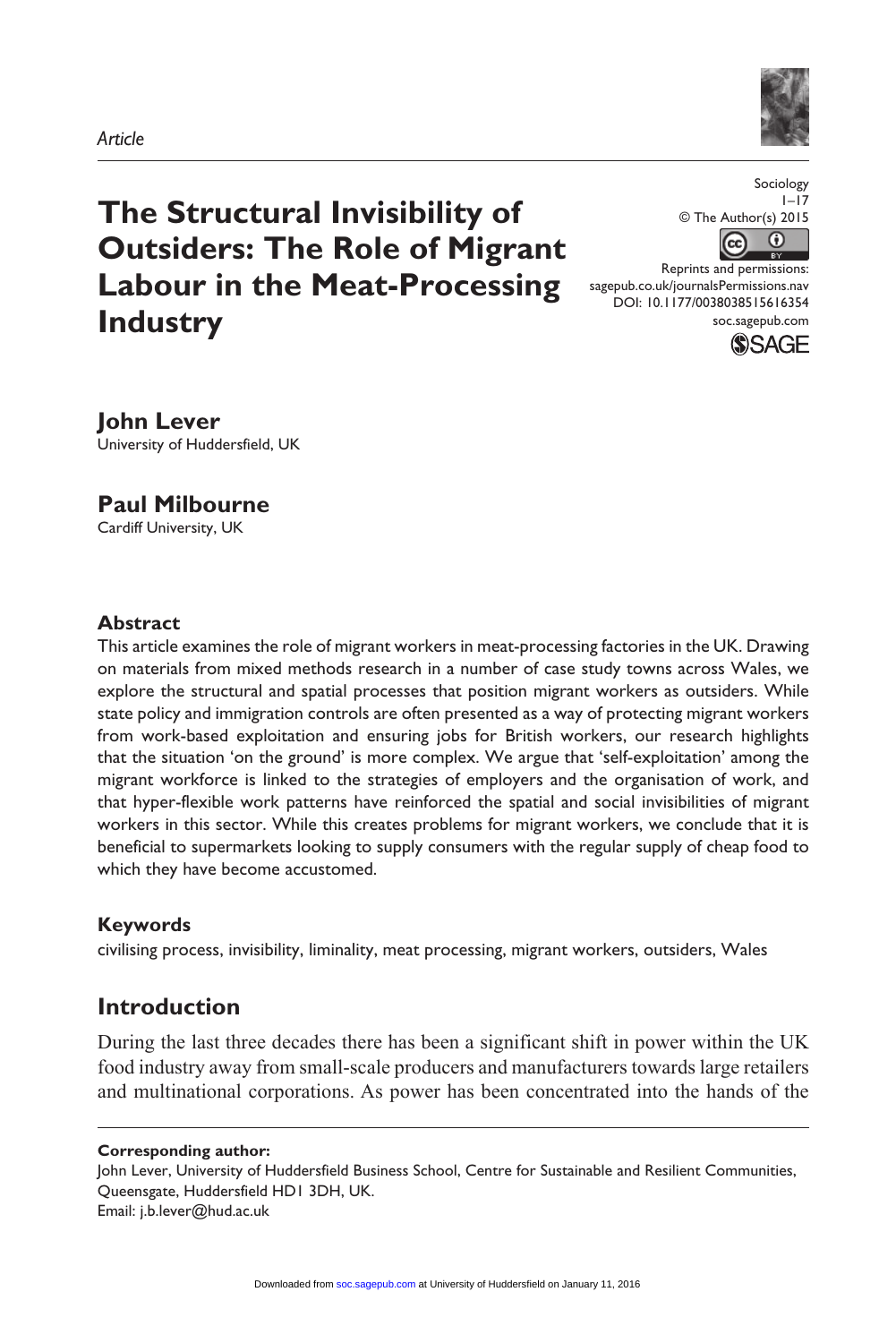so-called 'big four' supermarkets – Tesco, Asda, Sainsbury's and Morrisons – competitive pressures between the sub-contracted growers, producers and processers below them in the supply chain have intensified. Large retailers have squeezed profit margins and independent producers have become 'amalgamated via acquisitions, mergers and cooperatives into large and more specialised industrial operations' (Geddes and Scott, 2010: 196). This increasing gap between those at the top and bottom of the supply chain has been accompanied by two other trends during recent years. First, there has been a rise in the incidence of low paid, irregular and non-unionised work in the agricultural and meat processing sectors (Rogaly, 2008). Second, and related to the first trend, employment in these sectors has become less attractive to the UK workforce, leading to labour shortages (Geddes and Scott, 2010).

These emerging processes of flexible employment have been subject to critical reflection within economics. Drawing on key ideas within segmented labour market theory, attention has been given to how the use of a flexible workforce in a 'secondary labour market' allows companies to meet fluctuating demand by offsetting costs and passing on market uncertainty to groups of *outsiders* employed in poorly paid jobs (Doeringer and Piore, 1971; Massey et al., 1998; Piore, 1979). The enlargement of the European Union in 2004 and 2007 has opened up a new pool of cheap labour from outside the UK (Geddes and Scott, 2010), with a disproportionate number of migrant workers from Central and Eastern European countries now gaining employment in the agri-food sector and the meat-processing industry in particular. From the slaughter of livestock to the production of fresh, chilled and frozen meat products, the work involved in the meat-processing sector – boning, freezing, preserving and packing meat – is widely recognised to be dirty, dangerous, demanding and unattractive to UK workers.

The UK state has positioned migrant workers in very particular ways in recent years (Anderson and Ruhs, 2010; Tannock, 2013). Immigration controls have often been presented as a way of protecting migrant workers from exploitation *and* ensuring jobs remain available for British workers. After European Union enlargement in 2004, for example, new European citizens were only permitted to work in the UK if they joined the Worker Registration Scheme (Anderson, 2010). Employment agencies were significant in this context and from 2004 onwards they played an important role in the recruitment and provision of workers from Central and Eastern Europe to meat-processing factories across Wales. This was beneficial to employers, as:

Agency workers have significantly fewer rights than those who are directly employed; they can be hired on lower hourly rates and on worse times and conditions, and they do not have rights to benefits such as overtime and sickness pay. They are also less likely to be members of a trade union. (Anderson and Ruhs, 2010: 21–22)

What also follows from this is that employers have more control over *desirable* migrant workers than they do over *reluctant* British workers (Anderson, 2010).

This situation creates particular difficulties for migrant workers. A recent inquiry into conditions of employment and working practices in meat and poultry processing factories across England and Wales (EHRC, 2010), found that migrants employed in the sector – particularly agency workers – experienced multiple problems, including management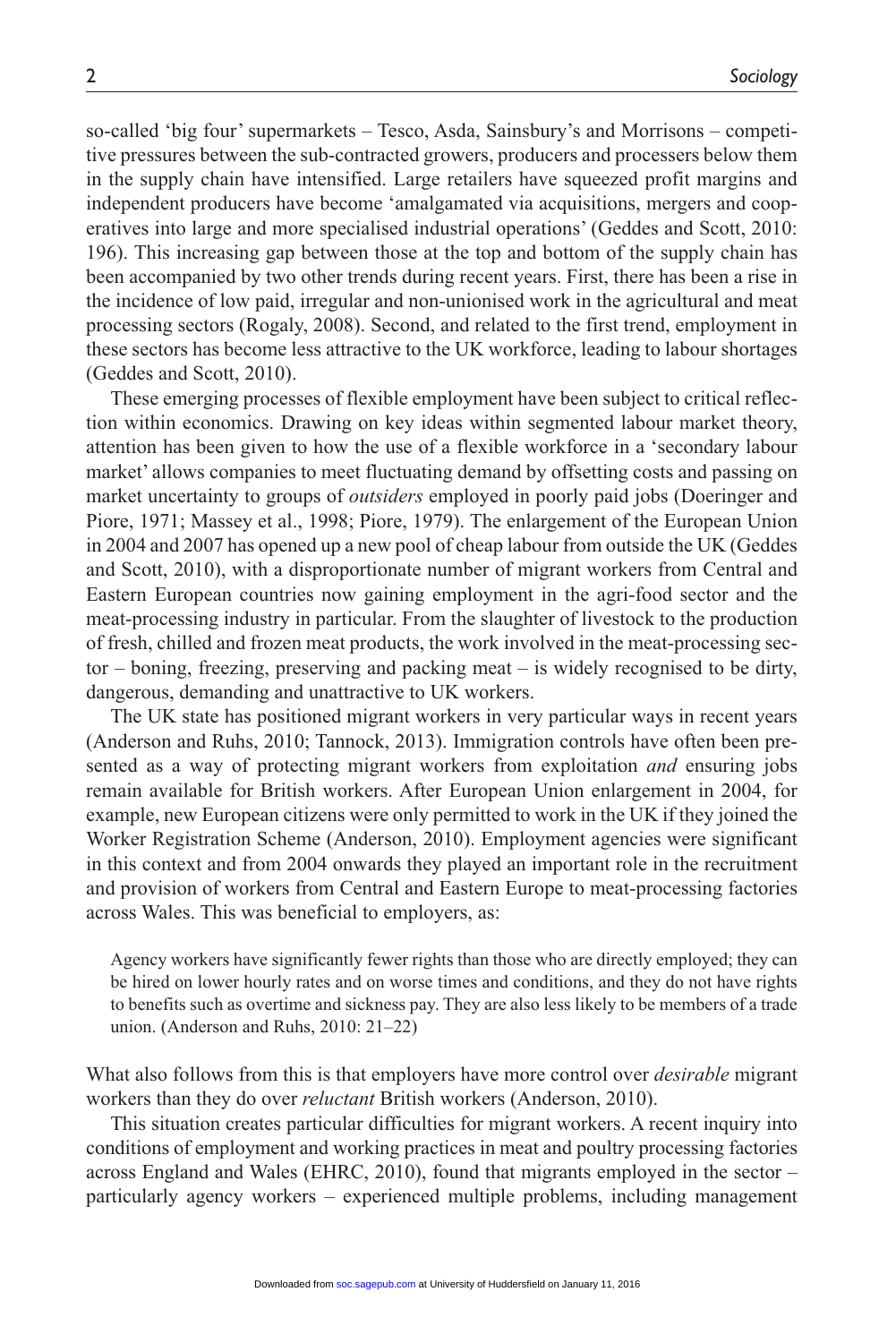coercion and physical and verbal abuse within the workplace. It also revealed that long hours and shift work spent almost entirely in the company of co-nationals was undermining opportunities to improve English language skills and integrate with local communities (see Ciupijus, 2011). The role of supermarkets within these processes was also emphasised. 'Just in time' strategies are now widely used by the 'big four' to connect different parts of the supply chain and conditions for food processors are shaped by the competitive pressures generated. Indeed, research demonstrates just how successful supermarkets are at transferring these pressures – most notably 'risks' and 'costs' – down the supply chain (Newsome et al., 2007). The production of perishable meat products is one of the most labour intensive and least profitable parts of the sector and it is all but impossible to control delivery by keeping levels of stock high (Caroli et al., 2007). As meat-processing factories and other supply chain actors struggle to meet the changing demands of supermarkets for 'just in time' production (Miele and Lever, 2013), they look to adopt more flexible labour supply practices, with migrant workers playing an increasingly important part in these new working arrangements (EHRC, 2010; Lloyd and James, 2008).

# *The Structural Invisibility of Outsiders*

Work inspired by Elias (2012) provides a useful framework to understand the position of migrant workers. Elias argues that the civilising process moves forward through a long sequence of spurts and counter-spurts, as some outsider groups slowly attain the characteristics and functions of an established order. The key point for our analysis of migrant workers in meat-processing factories is that the increase in mutual identification that accompanies this process sometimes bypasses certain groups. De Swaan (2001) suggests that this involves a process of compartmentalisation whereby, in a particular *space* – detached from *place* by a wall of invisibility – cruelty reigns. In extreme cases, under *decivilising* conditions a political regime may 'mobilize the entire machinery of the state to persecute and annihilate this target group' (De Swaan, 2001: 268).<sup>1</sup> However, compartmentalisation works by degrees and it may occur under seemingly innocuous conditions in consumer societies through a process of *dyscivilisation*, where contrasts such as good/bad and moral/immoral may exist in tightly defined spaces (De Swaan, 2001).

Matsinhe (2011) argues that the enclaves of cruelty produced through compartmentalisation can be profitably linked to Turner's (1979a, 1979b) notion of *liminality*. Turner identifies three distinct phases – or 'rites of passage' – through which all outsiders pass: separation from a 'fixed state'; margin (*limen*); and aggregation to a new 'position' or 'state'. Writing about Mexican nationals in the United States, Chavez (1991) draws on these insights to highlight the conditions foreign nationals experience in their passage from the old to the new. His research indicates that the final stage of incorporation in a new country is rarely achieved, with migrants often remaining marginal members of society. What is interesting for our analysis is the idea that the *liminal* phase is also bound up with spatial as well as structural forms of invisibility.

The structural and spatial invisibility of migrant workers is well documented in Anderson's (2000) account of domestic labour and care work. Highlighting the physical, mental and sexual abuse experienced by female migrants, Anderson draws attention to a range of issues that are relevant to our analysis of migrant workers in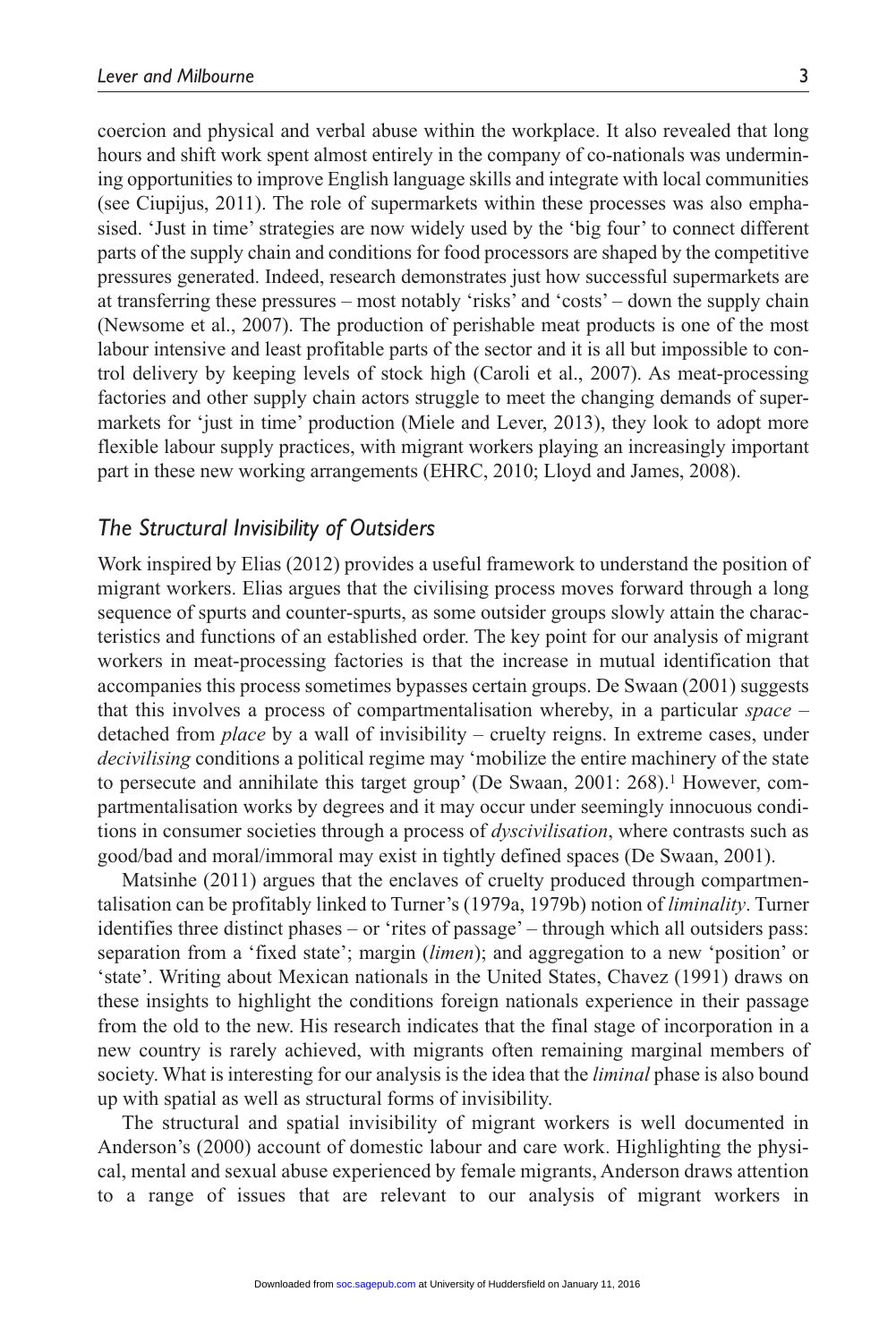meat-processing factories. Most notable is the stratification of domestic workers into racial, ethnic and national groups, the prevalence of flexible working practices and the problematic nature of trade union membership (Anderson, 2006). Her research also documents the consequences of these practices in relation to ill health and financial debt when migrants lose their job unexpectedly and have no recourse to public funds. The fact that care work largely takes place in the home provides a geographical dimension to its invisibility, with workers operating largely in isolation within private/domestic and dispersed spaces.

# **Migrant Labour in the Meat-Processing Sector in Wales**

In this article we explore these ideas of marginalisation, exploitation and liminality among migrant workers by drawing on research materials from a recent study of migrants within the meat-processing sector in Wales (UK). Meat processing is particularly important for the Welsh economy, recording an annual turnover in excess of £600 million and accounting for the employment of more than 6000 workers (EHRC, 2010). Our research employed a mixed method approach to examine the situations and experiences of migrant workers across a number of interlinked case studies in Wales. Our primary focus is on workers who have migrated from new European Union member states – the so-called  $A8<sup>2</sup>$  and  $A2<sup>3</sup>$  countries – but our research also involved encounters with migrant workers from southern Europe and the Philippines. We selected case study places on the basis of analyses of available data sets, most notably Worker Registration Scheme (WRS) statistics, as well as a number of contextual interviews with key stakeholders at the local, regional and national levels, and an examination of previous studies of migrant workers in Wales (see Threadgold et al., 2008; Woods and Watkin, 2008). On the basis of this preliminary work, we selected five case study areas that had witnessed the arrival of significant numbers of migrant workers in recent years: Merthyr Tydfil, an ex-industrial town in the South Wales Valleys; Llanelli, a large town located in the south of rural Wales; the small rural towns of Llanybydder and Lampeter in west Wales; Welshpool, a medium-sized market town in mid-Wales; and a string of small rural and coastal towns in North Wales.

There were four phases to our research. First, we analysed data from the Worker Registration Scheme, National Insurance registrations and the 2011 Census of Population to provide more detailed temporal, spatial and social accounts of migrant workers in the study areas. Second, we conducted around 50 semi-structured interviews, with various stakeholders, including representatives of national and local government, voluntary sector organisations, health boards, trade unions and migrant support groups, to provide contextual information on the impacts of economic migration in different parts of Wales and our study areas in particular. Third, with the assistance of local stakeholders, a face-to-face questionnaire survey of 109 migrant workers was undertaken in the study areas. The questionnaire consisted of a series of closed and open questions that sought to collect a broad range of material on migrant workers, including the migratory journey, employment, home and community relations. Our final phase of research consisted of follow-on semi-structured interviews with a small number of migrant workers who had participated in the previous phase of fieldwork in order to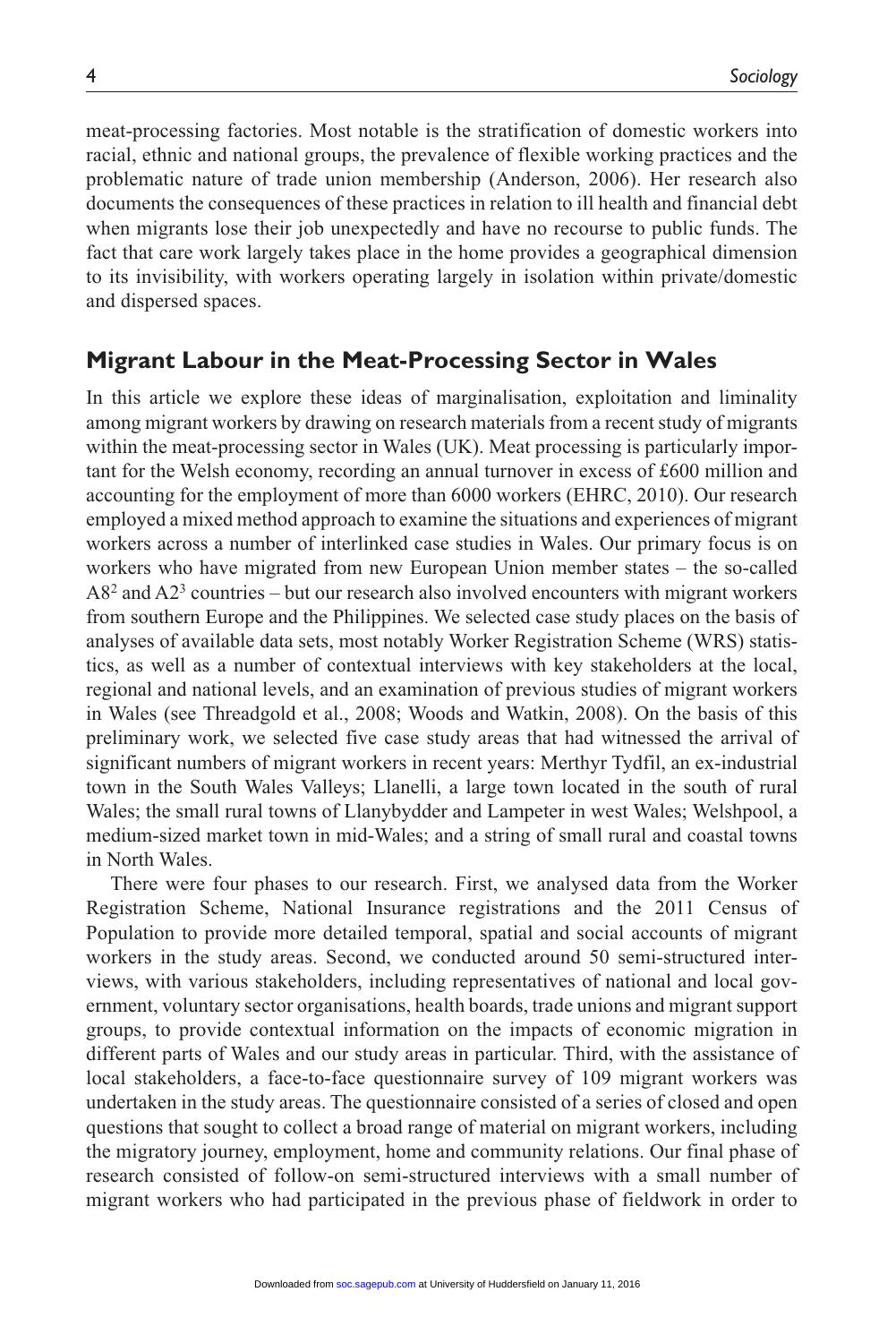| Area                           | Nationality |    | Gender |    | Age |    |                |    |                | Highest educational<br>qualification |                                                                               |    |
|--------------------------------|-------------|----|--------|----|-----|----|----------------|----|----------------|--------------------------------------|-------------------------------------------------------------------------------|----|
|                                |             |    |        |    |     |    |                |    |                |                                      | Polish Other Male Female 18-24 25-34 35-44 45-54 55+ Degree Vocational School |    |
| Llanelli                       | 20          | 0  | Н      | 9  | 5   | 6  | $\overline{2}$ | 5  | $\mathbf{2}$   | 4                                    | 6                                                                             | 10 |
| Llanybydder<br>and<br>Lampeter | 28          | 0  | 15     | 3  | 4   | 9  | 5              | 8  | $\overline{2}$ | 3                                    | 5                                                                             | 20 |
| Welshpool                      | 4           | 0  | 0      | 4  |     | 9  | 3              | 0  |                | 6                                    | 6                                                                             | 2  |
| North<br>Wales                 | П           | 8  | 5      | 4  | 0   | 7  | 4              | 4  | 4              | 10                                   | 8                                                                             |    |
| Merthyr                        | 15          | 13 | 12     | 16 |     | 4  | 5              | 5  | 3              | $\mathsf{I}$                         | 5                                                                             | 12 |
| Total                          | 88          | 21 | 43     | 66 | Н   | 45 | 19             | 22 | $\overline{2}$ | 34                                   | 30                                                                            | 45 |

**Table 1.** Selected characteristics of migrant workers in the case study areas.

explore emerging themes in more depth. Descriptive statistical analysis of the quantitative data from the survey was undertaken using Excel, with the sections of the interview schedule used to structure the analysis. Open-ended responses and the material from the semi-structured interviews were analysed using conventional qualitative techniques of coding and sorting.

Table 1 provides an overview of some key characteristics of the 109 migrant workers involved in our research. In terms of nationality,4 Polish migrants were the largest group, accounting for 81 per cent of all migrant workers interviewed. However, there was some variation evident across our study areas. Poles accounted for all migrant workers surveyed in Llanelli, Llanybydder and Lampeter, and Welshpool. By contrast, Merthyr Tydfil also contained migrants from Portugal and the Philippines, and the research in the North Wales study area revealed migrants from several other Central and Eastern European countries. Turning to gender, women formed the majority of migrant workers in the survey, although there was again variation across the study areas, which would appear to reflect local employment opportunities. The age profile of migrants is skewed towards younger groups, with those aged 25–34 years representing the largest group, and around half of all migrant workers aged under 35 years. Lastly, in terms of educational qualifications, the majority of migrant workers possessed post-school qualifications, with 31 per cent holding degrees and 28 per cent having a vocational qualification.

Our study aimed to examine the situations and experiences of migrant workers from Central and Eastern European countries across different employment sectors. However, our initial analysis of Worker Registration Scheme, survey and stakeholder interview data revealed that workers were disproportionately employed in food-processing, which led us to consider their position in this sector in greater depth. Of those migrants surveyed in Merthyr, more than 80 per cent of Portuguese and Polish migrants worked in the food sector, with 65 per cent in meat-processing factories. In Llanelli, 87 per cent were employed in a local meat-processing factory. In Llanybydder and Lampeter almost two-thirds of migrants worked in one meat-processing factory, while in Welshpool just under half of migrants worked in a local frozen food factory.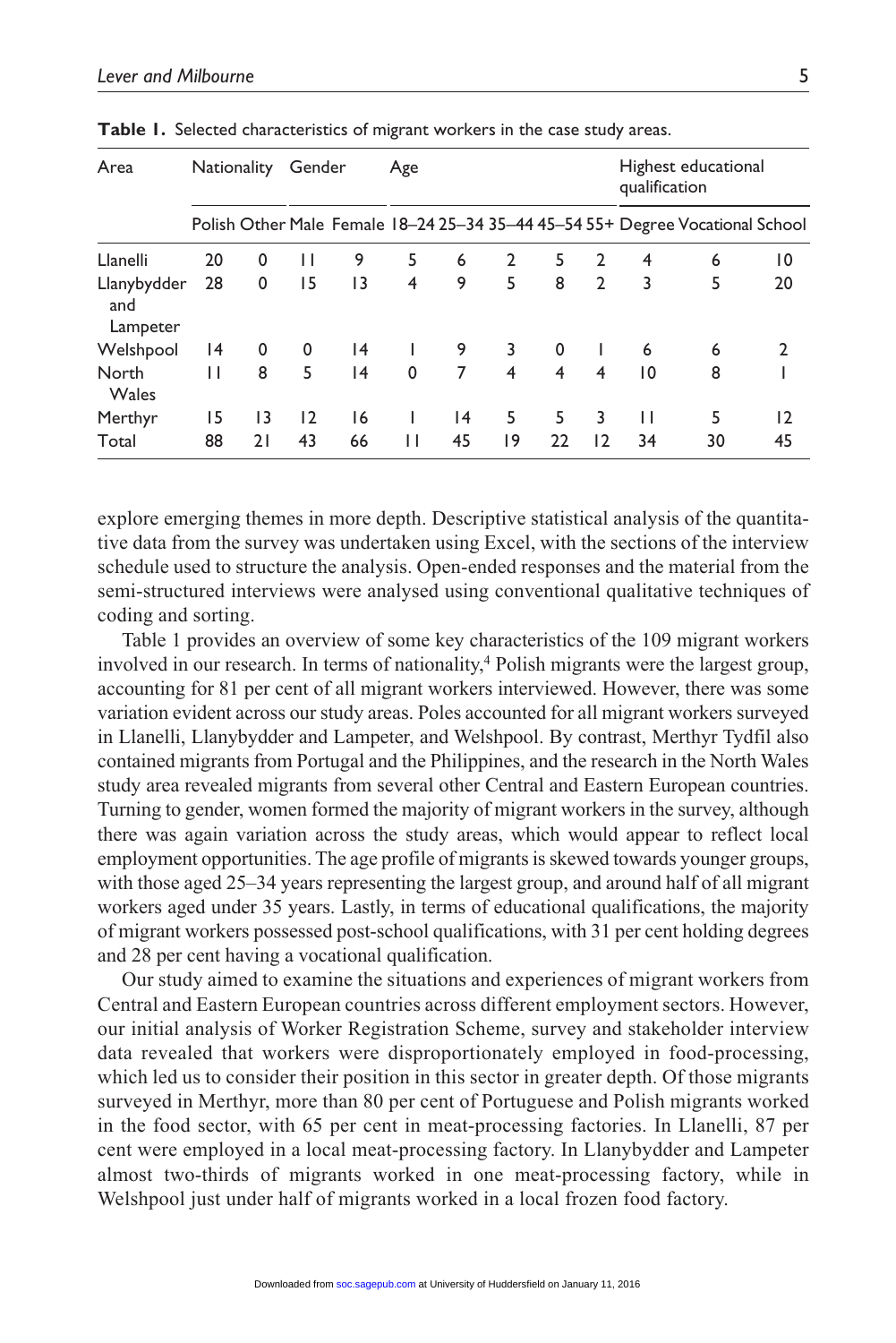### *The Road to Nowhere*

The compartmentalisation of work in meat-processing factories first became evident during the early days of fieldwork. We were able to access migrants in most places through engagement with local gatekeepers in the community, but the research team encountered many problems attempting to access the management of local factories, and during 12 months of fieldwork we only managed to recruit one individual. The pressures faced by factory management attempting to meet supermarket demands are intense (EHRC, 2010; Lloyd and James, 2008; Newsome et al., 2007) and there was clearly suspicion of researchers seeking access to local factories. Speaking with recruitment agencies was just as problematic and we only managed to speak with one ex-employee during the period of research.

The gatekeepers and research contacts approached to facilitate access were highly aware of the issues involved, with a typical comment being 'well, I can give you their number, but I don't think you'll have much luck'. In the preliminary stages of our fieldwork, there was a strong sense that migrants employed in these factories were outsiders cut off from the rest of society, existing within regimes of labour that were difficult if not impossible to access. The factories they worked within are detached from place in very particular ways, located 'out of sight and out of mind' in bland industrial parks on the edge of urban centres, such as Llanelli and Merthyr, or on the periphery of rural towns such as Llanybydder and Lampeter (see also Vialles, 1994) (see Figures 1 and 2).

#### *Workplace Stratification*

Many of the complexities of factory life came into sharp focus when examining the situations of Polish and Portuguese workers in Merthyr. Until 2004, Portuguese workers were the established migrant worker community in the local meat-processing sector. However, almost immediately after European Union enlargement some factories began to use agency-sourced workers from Poland rather than Portugal (Tannock, 2013). In 2005 about 100 out of 900 workers at the major factory in Merthyr were from Portugal, but by 2008 the workforce of 1016 included 448 workers from Poland and 121 from Portugal (MTCBC, 2008; Tannock, 2013). Around half of the migrants from Portugal interviewed in Merthyr arrived for a prearranged job, or because friends or family had suggested that work was available. However, as the number of Polish workers began to increase, tensions between workers from Portugal intensified. As one established male migrant from Portugal commented: 'Portuguese people, instead of helping and making it easier for the new ones, they feel like they are trying to steal their jobs so they just make everything more difficult.'

Competitive tensions between the Portuguese and Polish groups are strong and workers are often segregated by nationality on production lines to maintain competitive production cycles. One local authority stakeholder confirmed this situation and its consequences in the following way: '[s]o you'll have three lines of Polish workers and a Polish supervisor, two lines of Portuguese workers with a Portuguese supervisor, so there's no need to communicate with each other'. While such practice clearly lessens the likelihood of migrants learning English and integrating with local communities (Ciupijus, 2011), it was argued that it is difficult to stop if employers find it beneficial.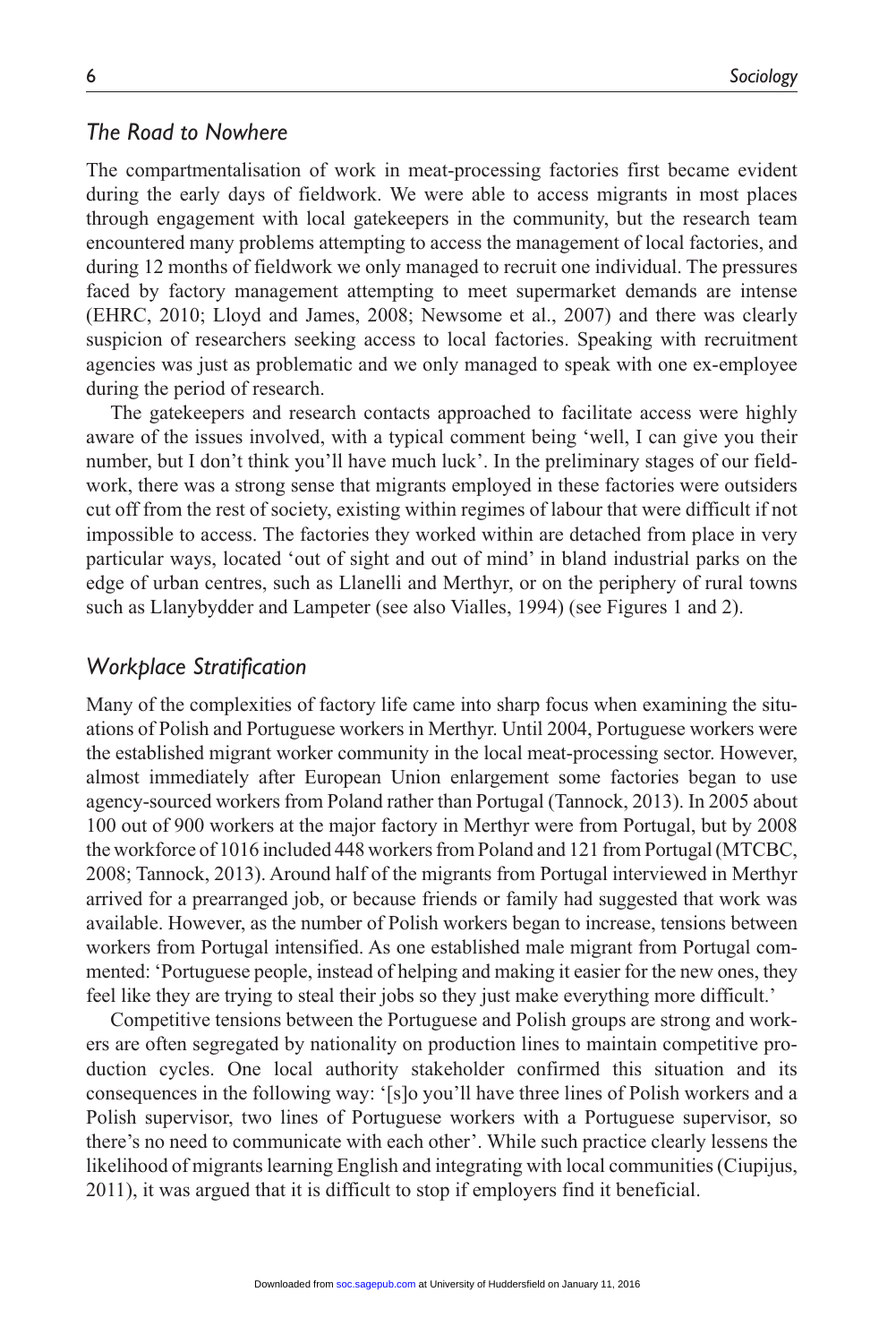

**Figures 1 and 2.** The Road to Nowhere: The approach to a meat-processing factory near Merthyr Tydfil in the Welsh Valleys.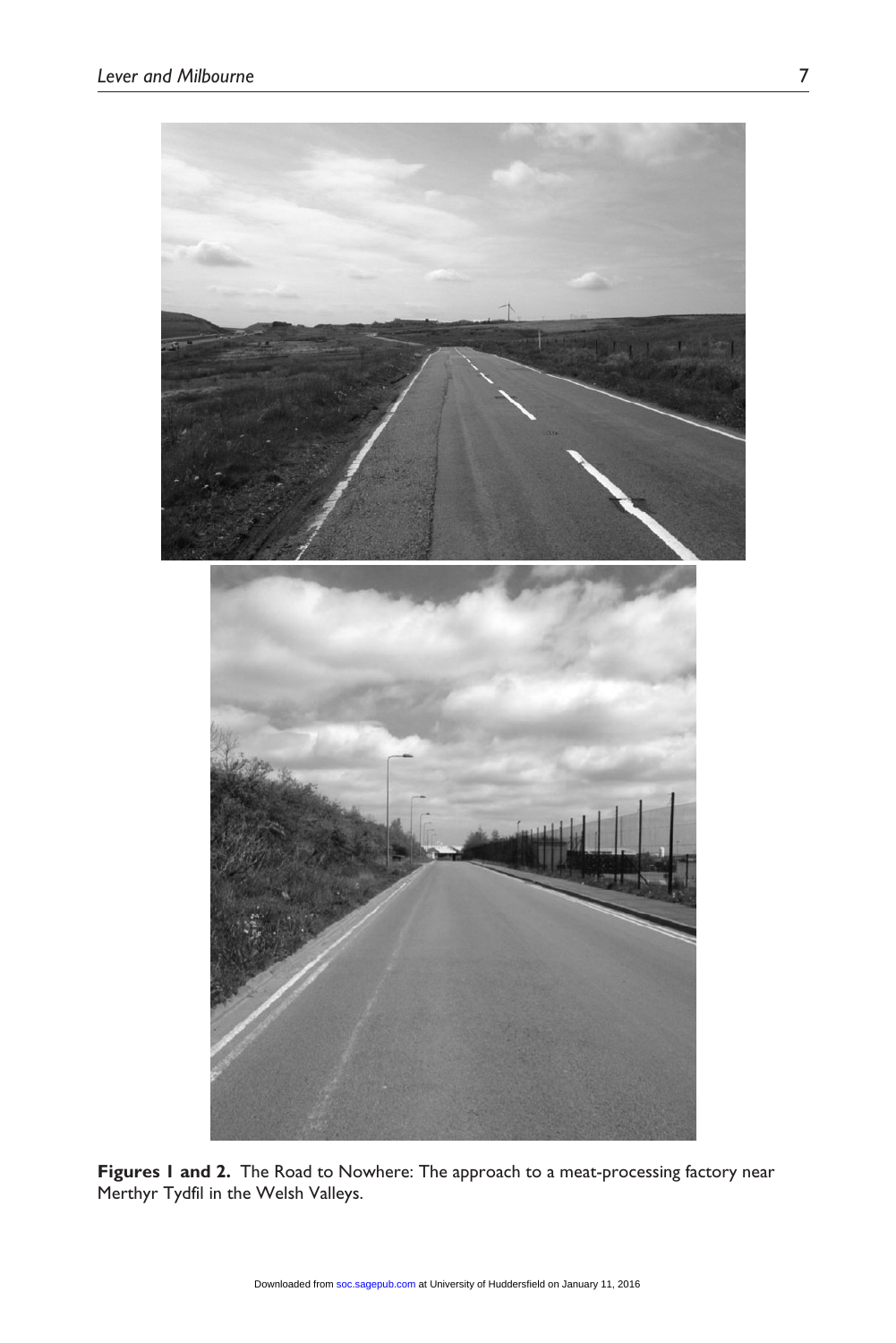Arguably these segregated working practices are based on a policy of divide and rule, whereby rivalries between workers of different nationalities are initiated to undermine any gains each group could potentially obtain collectively. This compartmentalised existence in the occupational spaces of the factory floor creates many problems for migrant workers. As they struggle to maintain their position in the hierarchy of factory labour, Polish and Portuguese workers push themselves to physical and mental extremes. Polish workers in particular are valued for their strong work ethic, yet this self-perception often operates as a form of entrapment, normalising a culture of long working hours and intensive working conditions (see Cook et al., 2011; Nowicka, 2013). As a male Polish worker in Merthyr confirmed: 'this is the reason that the owners are looking for people from Poland […] because they know that they are hardworking people and they are able to work for this money'.

This policy of divide and rule is a strategy employed by numerous employers in a sector where unions have become increasingly peripheral. As in Anderson's (2000) study of domestic labour, racial, ethnic and national hierarchies feed into wider relations between workers of different nationalities. Over time, recruitment and employment agencies have played a central role perpetuating these differences and wider discourses related to 'good' and 'bad' workers (Tannock, 2013). Migrants employed in meat-processing factories work long and demanding shifts and they are often on call day and night by agencies and factories alike. A Polish woman employed as a language support worker described the economic uncertainty and insecurity engendered by this situation in the following way: 'They [migrants] have to be on standby with their mobile phones. They don't dare to switch it off, even on their day off because they don't know when the agency may call […] That's not much of a life.'

It is important to note at this juncture that British workers are often treated in much the same ways as migrant workers, a situation highlighted by a representative of the union UNITE in Powys. Asked how companies running local factories treat migrant workers, our interviewee suggested that 'they will treat everybody badly if they can, they just don't care if they are Polish or British or Welsh'.

Since the influx of migrant labour from the European Union began in 2004, the bargaining power of all workers in the sector has been effectively curtailed as widespread opposition to union membership has emerged. Factories across our case studies have successfully kept trade unions out of the workplace and this situation has made it difficult for the unions to deal with claims that migrants are being abused. Although it proved impossible to gain access to workers in the meat-processing sector in North Wales, a trade union representative approached to facilitate access to factories in Anglesey suggested that many companies run a 'tight ship' and stay just the right side of minimum legal requirements on any number of issues. He argued that factory owners have fought hard to keep trade unions out of the workplace and that this has had a direct impact on the makeup of the migrant worker population in meat-processing factories across the region.

The impact and use of nationality as a means of stratification was clearly evident in relation to trade union membership. On occasions, Portuguese workers had been dismissed by nationality *en masse* because they were members of a trade union while more recently arrived Polish workers were not. As one local authority stakeholder pointed out: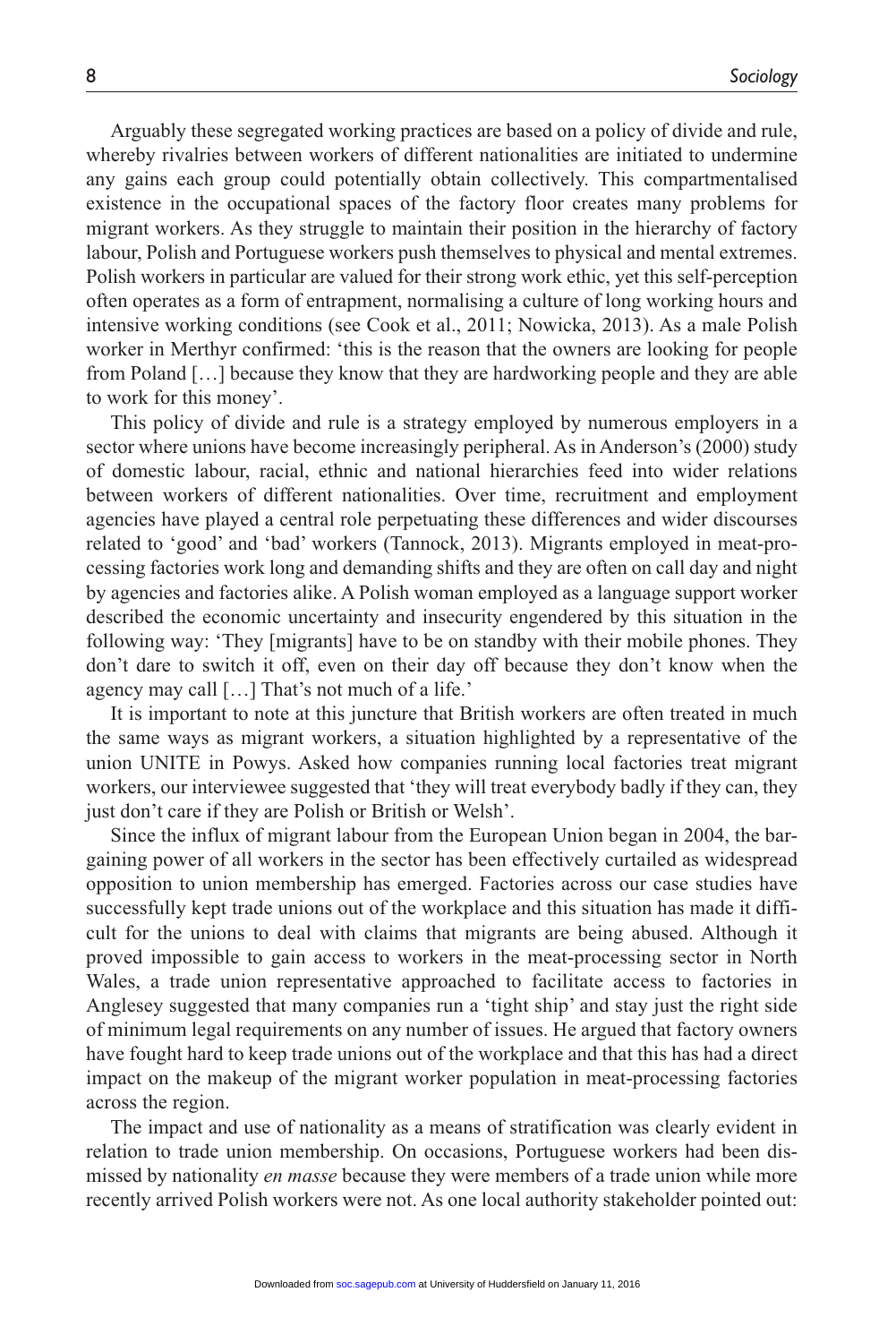There were […] quite a lot of Portuguese workers, and they got themselves unionised, at which point they were all got rid of and Polish workers were brought in'.

# *Employment Agencies, Zero Hour Contracts and Flexibility*

Our research highlighted concerns over overtime, wages, holiday entitlement and tied accommodation related to agency employment as being the major problems faced by migrant workers in recent years (see also Jayaweera and Anderson, 2008). As one Polish female worker in Welshpool noted: 'before I had a contract of employment I worked through agency, and I had problems with getting paid if I was on holiday or when I worked overtime'. While these issues can still be challenging for some workers in particular places, employers have now developed more sophisticated contractual arrangements to manage their workforce. There has been a general move away from temporary agency-based work with many factories now employing migrants on 'permanent' contracts. However, this shift is not as straightforward as it seems. In many places the position of migrants as outsiders is maintained by the use of contracts that are often referred to as 'unlimited' or 'opened ended', but which in reality actually represent 'zero hours' contracts that lack any agreed allocation of working hours (see also Watt, 2014).

There were numerous examples of the operation of such working practices across our case studies. In periods when factories were working at full capacity, for example, at Christmas, migrants in Merthyr were required to work 12-hour shifts for weeks at a time or risk losing their job. When orders were scarce, however, they were sent home with no pay and no knowledge of when they would work again. As a couple of migrant workers in Merthyr commented:

If the factories have got a lot of orders they ask us to work seven days a week without any days off and we just have to go to work […] But when the factory didn't have enough orders we need to stay at home even seven days a week. (Female Polish worker)

I would prefer to work 40 hours […] I don't work all the days I was supposed to [and] they send me home sometimes. If I worked the four days per week I was supposed to, I would work about 48 hours. (Male Portuguese worker)

Around 65 per cent of migrants surveyed in Llanybydder and Lampeter worked in the meat-processing sector. All but one were based in the same factory in Llanybydder, which in early 2013 had a Polish workforce of 308 out of 577 employees. All worked directly for the employer and described themselves as having permanent contracts. As in Merthyr, the number of hours each migrant worked on a week-by-week basis varied greatly, in this case from 20 to 60 hours.

The use of agencies in the Welshpool area had also decreased in recent years as companies had been able to source staff via word-of-mouth, yet here too it appears that migrants were employed on open-ended contracts. The move towards direct employment was seen by one local authority stakeholder in Welshpool to be a direct response to the specific qualities of Polish workers: 'I have personal knowledge of their workforce; they would positively employ Polish people. The agency workers are now their permanent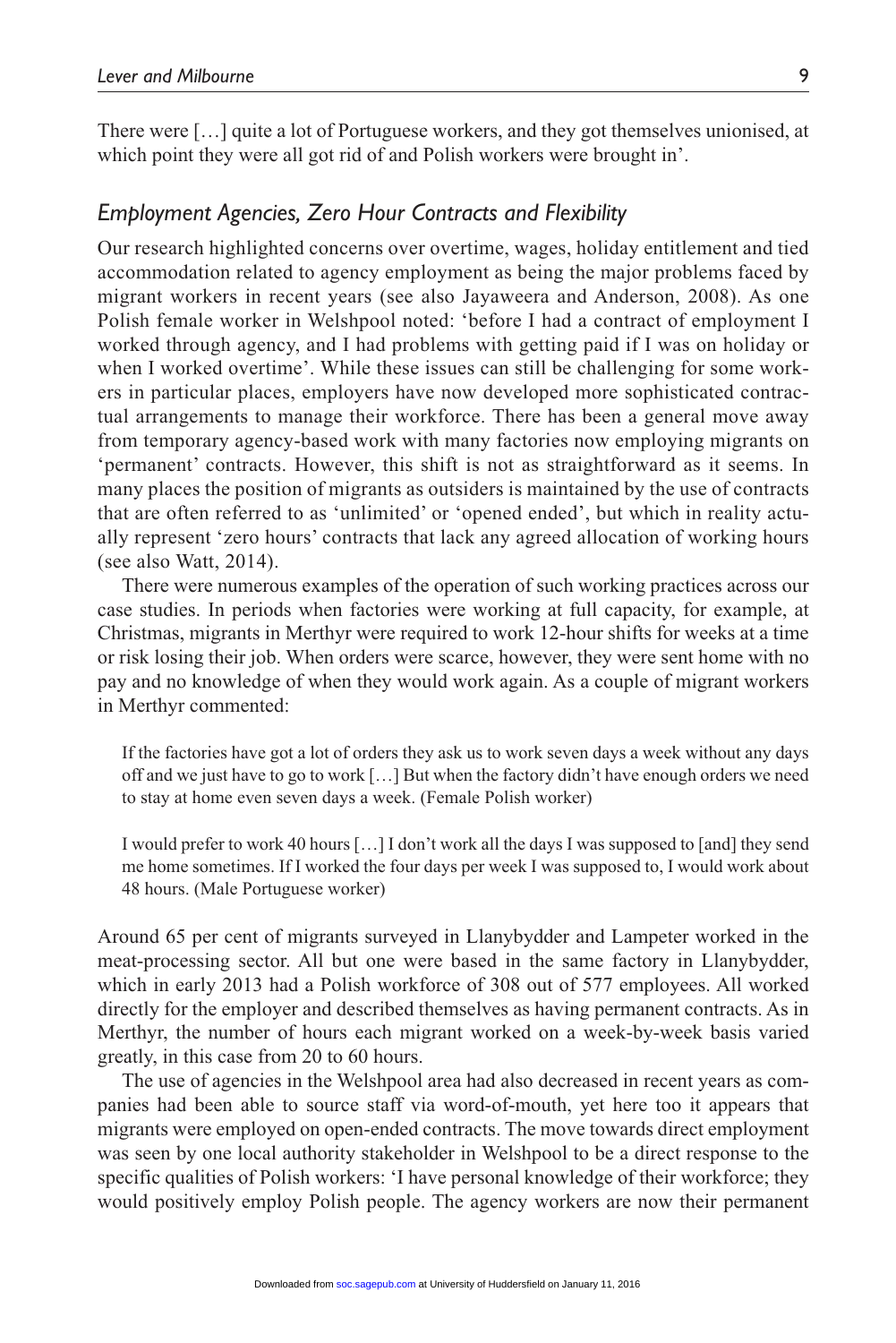workers. They are the best workers and there is no doubt about that.' A human resource manager at a factory also described the gradual shift away from agency work as a positive trend, both for migrant workers and for companies. However, the conditions of those employed on permanent contracts are ambiguous to say the least, with the widespread use of hyper-flexible arrangements allowing companies to legally end migrant employment at the time of their choosing. Our survey and interviews revealed that while migrant workers often complained about the lack of work and the use of flexible contracts, most accepted their situation with a sense of resignation (Elias and Scotson, 2008; May, 2004). Indeed, most migrants working in factories across our cases studies indicated that the hours they worked and the wages they received were standard for the meat-processing sector. Moreover, across the five areas, 71 per cent of migrants in the survey considered that they were financially better off working in Wales than in their home country.

## *Class, Gender and Well-Being*

Working-class men once resisted the devaluation of class through the promotion of their physical abilities (Sennett and Cobb, 1972; Simpson et al., 2014). Today the elevation of cultural and gender difference in meat-processing factories across Wales makes this process more complex and difficult to negotiate. There is often an assumption that migrant workers are a homogeneous group, but this is an oversimplification and class, cultural and gender-based differences can be the source of various tensions in the workplace. Despite diverse class origins and cultural differences within the migrant labour force, 'undifferentiated proletarianisation' is evident in widespread processes of deskilling and in general patterns of downward social mobility (Virdee, 2014; see also Nowicka, 2012).

Although the majority of our interviewees possessed degrees or vocational qualifications, most had been unable to secure employment that matched their qualification and/ or skills (see also Bloch and McKay, 2014). As a Polish male migrant with a postgraduate qualification working as a manual operative in Merthyr noted, 'to be honest with you, I wasn't looking for this kind of job'. A small number of migrants did find this situation problematic, but for many others having a job was more important than having a job for which they are qualified. As another over-qualified female Polish worker commented, 'for me [what is] important is just to have a job, [it] doesn't matter what kind of field'. That said, we did recruit a small number of skilled migrant butchers in certain places in rural Wales where poor pay had prohibited the employment of British workers. Our research also revealed that a couple of migrants had been promoted to head of a production line comprising migrants of the same nationality, although none of those interviewed were aware of any migrant workers moving into factory management.

In Merthyr and Llanelli around four-fifths of migrant workers were employed as manual operatives in meat-processing factories, a situation that often led to tensions with lesser skilled migrant workers on the factory floor. Several spoke of the need to 'keep myself-to-myself' to avoid simple misunderstandings and disagreements. A male Polish worker with a vocational qualification explained how it was necessary to take lunch breaks on his own in order to avoid disagreements with fellow workers from the local area *and* from his home country. As he stated when asked about this situation: 'I just eat on my own, it's the easiest way to avoid confrontations.' Very often these problems were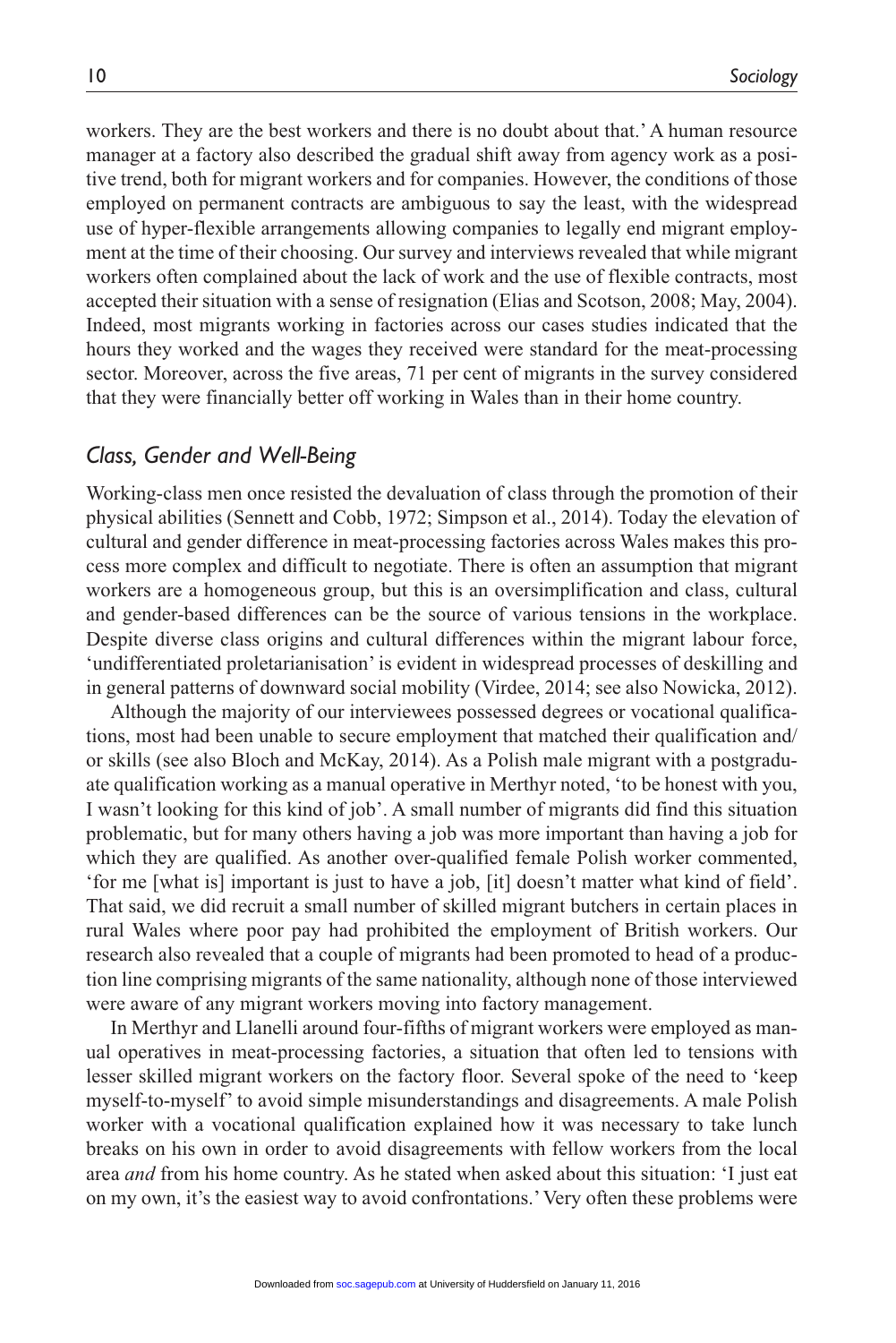linked to language usage, particularly in Llanelli, Llanybydder and Lampeter, and North Wales where Welsh represented the dominant language of the factory floor. In these places, the language of the workplace acted to reinforce the position of migrant workers as outsiders.

The number of women moving to Wales from Central and Eastern European countries has increased dramatically over recent years. In the immediate post-2004 period, three out of five migrant workers in rural Wales were male (Woods, 2011), but the WRS data indicate that the dominant form of migration across Wales now involves women, both as single people and as partners of the pioneer male migrants. Those moving to be with male partners experienced particular difficulties in areas where the only available jobs were in meat-processing factories. While a small number of females had secured work as teaching assistants or as advisers for migrant support organisations, most had no option but to work on the factory floor in the food-processing sector. Many of the women we surveyed were working below their education or skill level in these factories; this included women with postgraduate degrees in teaching and physics, for example, and a recently arrived bank worker with a degree in economics. Migrant women with children would also support each other with childcare responsibilities to cover the vagaries of hyper-flexible work patterns.

Within the factories, workplace relations appeared to be particularly difficult for female migrants to negotiate, with our research highlighting incidences of verbal and physical abuse. One Polish woman working in a factory in Carmarthenshire commented that she had encountered different forms of abuse from a factory supervisor:

One of the supervisors was verbally abusing Polish workers and I was actually kicked in my bottom by this man […] He was dismissed but the culture of use and abuse of Polish workers as […] cheap labour still exists in that place.

Indeed, several women across our case studies stated they had experienced depression and stress-related illness as a result of their working environment. These issues were particularly acute for those who could not secure familial support in the locality, and/or had no recourse to public funds.

Semi-structured interviews with stakeholders provided further information on the well-being of migrant workers. Several suggested that work in meat-processing factories was linked directly to physical and mental health problems outside the workplace. For example, a representative of the Welsh Polish Mutual Association in Llanelli considered that new arrivals were particularly vulnerable. Some agencies working in the area provided 'complete packages' to prospective Polish migrant workers, including travel arrangements and accommodation, training and allocation to a local factory on arrival (see Thompson et al., 2010). However, as many migrants were expecting to begin working as soon as they arrived, any 'training' period without pay created financial hardship and a great deal of stress, and we uncovered incidents of migrants turning to petty crime to survive. More generally, interviewees at a welfare rights agency in Merthyr indicated that debt is now a significant problem for migrant workers (see also Anderson, 2000), particularly when they have families to support, much as it is for local workers on low wages and flexible contracts. If migrants are placed on limited hours at short notice, for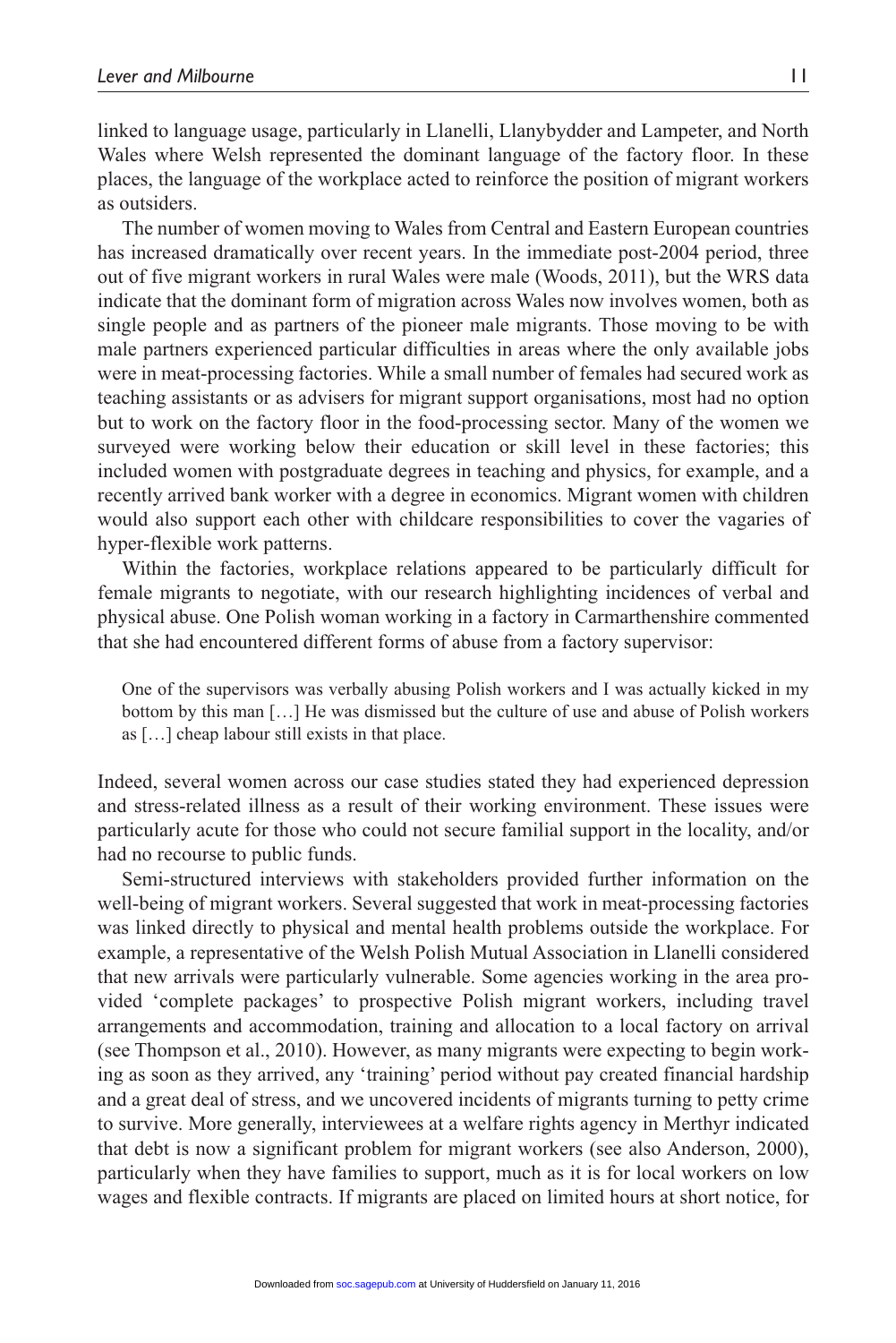example, or lose their job, they are often unable to claim benefits because they have not been unemployed or without income for the required period. In this situation, and without recourse to public funds, household finances become stretched and some migrants are forced to rely on doorstep lenders, which can create additional monetary problems.

# **Contradictory Discourses of Migrant Work and Migrant Workers**

We noted above that UK immigration policy is often presented by national government in terms of the protection they offer migrant workers from exploitation and British workers seeking employment. However, the impact of this policy 'on the ground' is far more complex. For example, when a large meat-processing factory opened in Merthyr in the late 1990s, research by Tannock (2013: 11) revealed that 'suspicions were raised locally that, despite rhetoric of wanting to provide "good" and "well paid" jobs for locals', the company was coming to Merthyr 'because Wales was widely seen as a low-wage destination where employers could make more profits'. Tannock argues that government policy and support for the project thus allowed the company running the factory to 'bully' local workers until the available supply of local labour dried up. The factory's owners then turned to Portuguese workers, and later to Polish workers, who were treated in much the same way. A similar pattern of recruitment and working relations is evident in Llanybydder and Lampeter, where Polish, Welsh and English workers are employed.

Contradictory discourses of migrant workers were evident in relation to their positions within and beyond the workplace. Inside the factories migrants were very much valued for their strong work ethic. In some cases this had created competition and tensions between different groups of factory workers, such as the Portuguese and Polish in Merthyr. More generally, the value placed on this work ethic had normalised a culture of long working hours and intensive working conditions for migrants (see also Cook et al., 2011). Beyond the factory, interviews with local stakeholders and migrant workers revealed that migrants remained detached from local society and community. The research revealed incidents of some people in the local area accusing migrants of stealing their jobs. Migrants often linked such a viewpoint to the people they were (seen to be) competing with for local jobs, yet other studies have shown that British workers are often reluctant to take up this type of work and that employers often prefer migrant labour (Geddes and Scott, 2010). As an established migrant worker from Portugal commented:

It's a crap job, everyone know[s] it […] We haven't come to steal jobs from anyone, we just come to do jobs that no one else wants to do, and the thing is for us it's not the job that we want to do as well.

Such narratives not only help to cement the position of migrants at the bottom of the occupational hierarchy, but add to the liminality of their overall experience in communities across Wales.

On leaving a previous fixed state or existence in their home countries, many migrants live on the social fringe as marginal members of society (Chavez, 1991; Turner, 1979b). Hyper-flexible contracts and arduous work patterns mean that they have little time for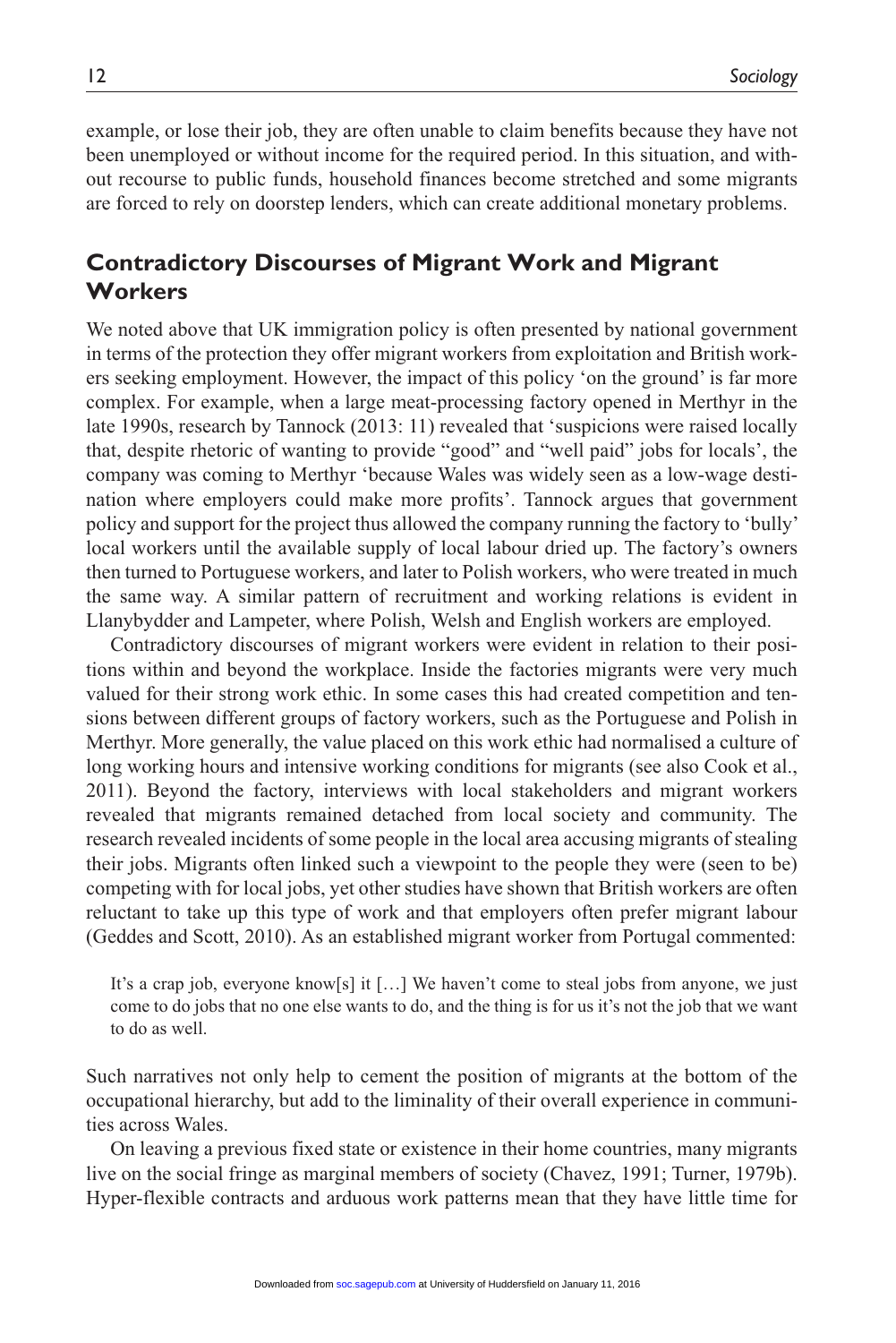anything other than work. As a Catholic Priest stated in relation to church attendance: 'they [migrants] work over the weekends, they work anti-social hours, they work at night time, which means they can't come to anything […] and they won't mix'. This situation was confirmed by a recently arrived female Polish worker, who commented that 'in the factory we work a lot of hours […] so you don't have a lot of time to do much more'. In addition, some migrants spent several hours each day travelling to and from the workplace. Some factories are not served by public transport and getting to the workplace can be extremely difficult. These difficulties are compounded by the fact that when they arrive at the workplace, migrants – as well as local workers – are often informed that there is 'no work today'.

Underlying problems of economic marginalisation among the local population have created negative attitudes towards migrant workers rather than focusing attention on the low-wage and low-skill nature of the local economy, and employment-related problems experienced by local *and* migrant workers. Liminality, in this sense, as Turner (1979a: 465) observes, expresses a 'state or process which is betwixt-and-between the normal, day-to-day […] states and processes of […] registering structural status'. This situation was evident in migrant responses to questions about their relationships with the local community. As a recently arrived Pole in Merthyr noted, 'it's not that I'm unwelcome, but also I'm not welcome, they don't make an effort to make me feel welcome nor the opposite'. Another commented in similar terms: 'so that feeling of being welcome, it's like […] I don't feel welcome but it doesn't mean that I am unwelcome'.

Migrants rarely provided examples of discrimination and those that were discussed tended to be related to the workplace rather than the local community. A small number of migrants in Merthyr highlighted the dangers of going out late at night in places where young people congregate to drink and socialise. However, these views were in the minority and many migrants involved in the research had positive opinions of local populations, though it should be recognised that few constructed neighbours as close friends or participated in organised community activities. Where negative local attitudes towards migrants were apparent, the perception that migrant workers were taking local jobs was often accompanied, in small rural towns, by observations about the profile and behaviour of previous migrants. This often involved young, single and more transient groups of men, with one housing stakeholder in Welshpool pointing to 'inappropriate' drinking cultures in public spaces. In addition, it was apparent that some more settled migrants were now beginning to distance themselves from newer arrivals and seek closer ties with local communities. While these differing associations can be viewed as bound up with the process of assimilation into the host community, it was argued that they also reflect the competition for local jobs and resources between migrant workers.

# **Conclusion**

In *Utopia* Thomas More (1989 [1516]) discusses the sensibilities that he believed would characterise 'civilised' life in the West at some future point. In an insightful passage, More refers to the 'special places' outside town where livestock are slaughtered, their carcasses cleansed by slaves to protect ordinary people from moral contamination. Arguably migrants are still positioned in this way – as outsiders – because they perform a similar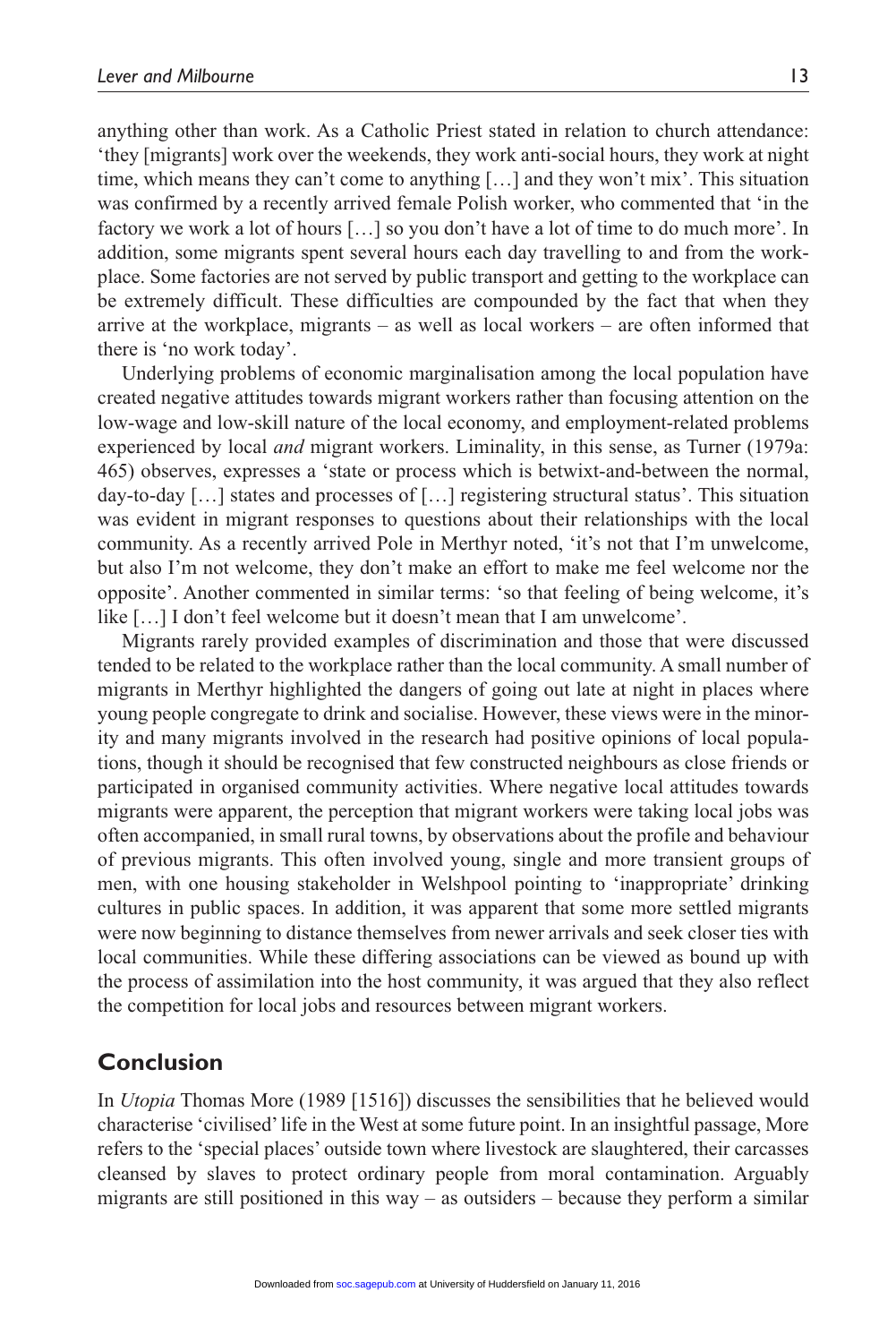role for society. Some tasks are essential for society to function successfully, and for these tasks to be carried out effectively, some groups – in this case migrants – *must* be marginalised and positioned as 'outsiders' (Copeland, 2007). As we have seen, many migrants accept their situation with a sense of resignation and an understanding that no other group will undertake these tasks. As outsiders with fewer rights than the rest of the population, it is also the case that they are not in a position to question their situation.

In this article we have argued that the process of compartmentalisation is necessary to draw a veil over employment conditions and working practices that help to maintain the cheap supply of food consumers demand and supermarkets supply. As Turner (1979b: 235) comments, 'as members of society, most of us see only what we expect to see, and what we expect to see is what we are conditioned to see when we have learned the definitions and classifications of our cultures'. Outsiders must therefore remain 'hidden, since it is a paradox, a scandal, to see what ought not to be there' (Turner, 1979b: 237). This invisibility is maintained through employment practices and working conditions that divide diverse groups of migrant workers and undermine any degree of solidarity and collective action on the part of the workforce.

As in Anderson's (2000) account of domestic labour and care work, migrants working in meat-processing factories experience various forms of abuse related to their structural and spatial invisibility. They are physically located in peripheral spaces away from the gaze of the public and the media. Stratified into ethnic and national groups, many are employed on increasingly flexible contracts that require them to be on call day and night. Class and gender create problems for migrant workers and a widespread process of *proletarianisation* and deskilling underpins general downward social mobility (Virdee, 2014). The consequences in terms of pay and exploitation are similar and many migrants end up in debt or ill health, confined to a precarious existence (Anderson, 2010) as 'outsiders' on the social fringe. In this article we have argued that this situation is perpetuated, and in some senses enhanced by the use of contradictory migrant worker discourses both inside and outside the workplace. As Chavez (1991: 274) notes, even if migrants 'imagine themselves as community members, their full incorporation depends not on their own beliefs or actions but, ultimately, on the larger society's perception'.

Taken together, Turner's (1979a, 1979b) notion of *liminality* and De Swaan's (2001) work on *compartmentalisation* provide a useful way of examining the spatial and structural invisibilities of migrants, and the practices that position them as outsiders. For it is within the tightly defined spaces of meat-processing factories and the social relations subsequently engendered in local communities across Wales, that discursive constructions of good/bad and moral/immoral come to the fore in ways that enhance the liminality of the migrant worker experience to position them as outsiders. Key findings from our research confirm Tannock's (2013) argument that coalitions of employers and state agencies are able to reframe labour market conflict as a matter of local worker deficit and poor labour supply rather than poor job quality. As in Anderson's (2000) account of domestic labour, our research points to how the structural and spatial invisibilities of migrant workers are directly linked to their conditions of employment and, more particularly, to those determined by the supply chain practices of major supermarkets. Our study does not draw on the same level of ethnographic insight as Anderson's research, but it is clear that migrants working in meat-processing factories across Wales experience problems directly related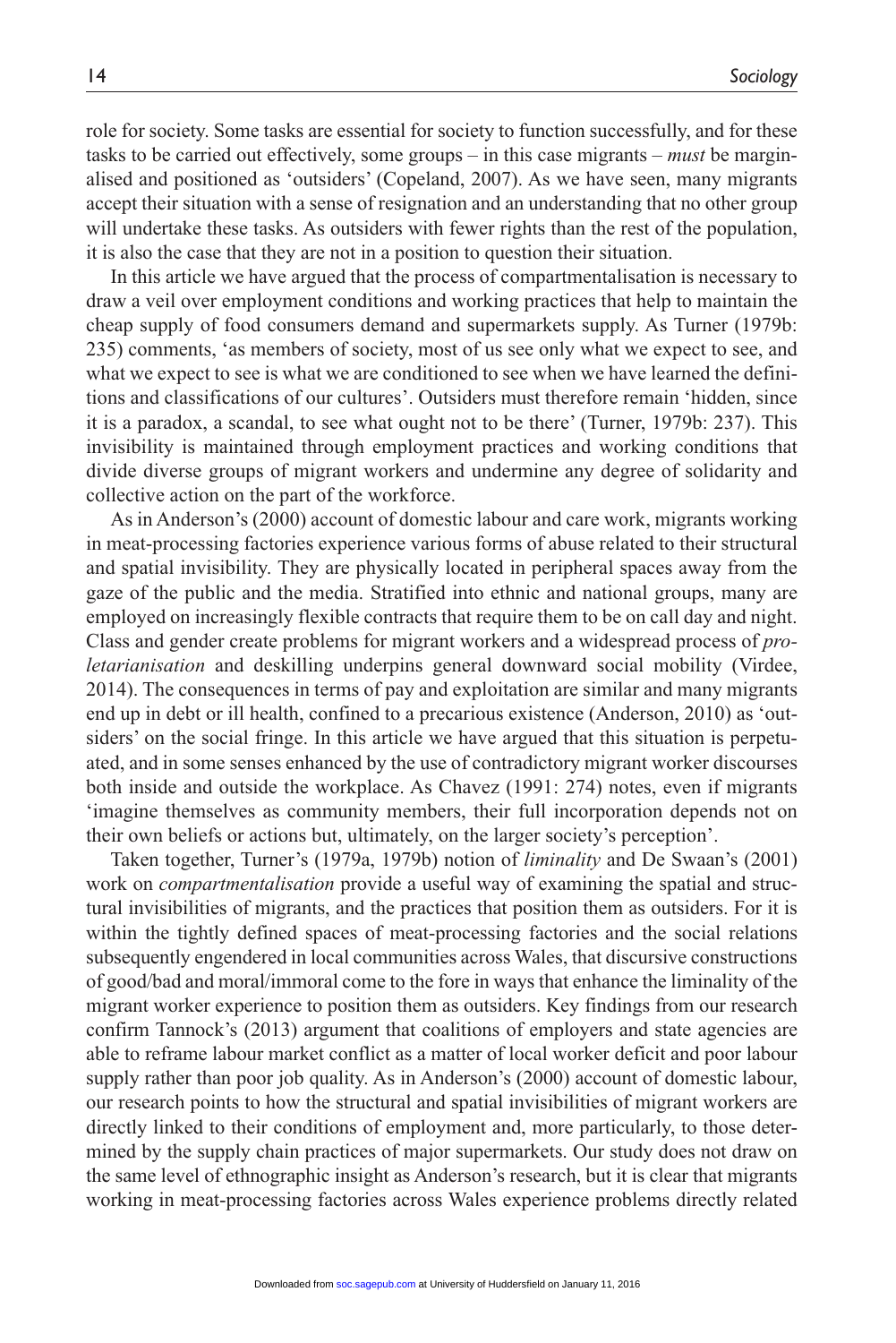to these spatial and structural invisibilities. Many leave a previous 'fixed state' to live on the margins with little chance of their rites of passage being fully consummated (Turner, 1979b). While they do not have the same non-status as the undocumented migrants discussed by Anderson (2000) or Chavez (1991), we conclude that some of the UK's major economic players benefit from allowing them to remain 'outsiders'.

# **Acknowledgements**

We are grateful to all colleagues and research participants who made the work on which this article draws possible.

# **Funding**

The Welsh Government and European Commission funded our research through the Wales Rural Observatory research programme. All views expressed in the article are those of the authors.

#### **Notes**

- 1. The Holocaust needs no explanation.
- 2. The Czech Republic, Estonia, Hungary, Latvia, Lithuania, Poland, Slovakia and Slovenia joined the EU in 2004.
- 3. Bulgaria and Romania joined in 2007.
- 4. Nationality was self-defined by interviewees.

## **References**

- Anderson B (2000) *Doing the Dirty Work? The Global Politics of Domestic Labour*. London: Zed Books.
- Anderson B (2006) *A very private business: Migration and domestic work*. Centre on Migration, Policy and Society. Working Paper 28, University of Oxford.
- Anderson B (2010) Migration, immigration controls and the fashioning of precarious workers. *Work, Employment and Society* 24(2): 300–317.
- Anderson B and Ruhs M (2010) Migrant workers: Who needs them? A framework for analysis of staff shortages, immigration, and public policy. In: Ruhs M and Anderson B (eds) *Who Needs Migrant Workers? Labour Shortages, Immigration, and Public Policy?* Oxford: OUP, 15–52.
- Bloch A and McKay S (2014) Employment, social networks and undocumented migrants: The employer perspective. *Sociology*. Epub ahead of print 23 May 2014. DOI: 10.1177/0038038514532039.
- Caroli E, Gautié J, Lloyd C, et al. (2007) Delivering flexibility: Contrasting patterns in the French and the UK food processing industry. *British Journal of Industrial Relations* 48(2): 284–309.
- Chavez LR (1991) Outside the imagined community: Undocumented settlers and experiences of incorporation. *American Ethnologist* 18(2): 257–278.
- Ciupijus Z (2011) Mobile Central Eastern Europeans in Britain: Successful European Union citizens and disadvantaged labour migrants? *Work Employment & Society* 25(3): 540–550.
- Cook J, Dwyer P and Waite L (2011) The experience of Accession 8 migrants in England: Motivation, work and agency. *International Migration* 49(2): 54–79.
- Copeland A (2007) Social marginalization and liminality: Issues surrounding immigration and possible solutions. *History of Ideas*, April. Available at: [http://www.eckerd.edu/about/search.](http://www.eckerd.edu/about/search.php?site=default_collection&client=simple&proxystylesheet=simple&output=xml_no_dtd&q=Copeland+A%2C+%282007%29+Social+Marginalization+and+Liminality%3A+Issues+Surrounding+Immigration+and+Possible+Solutions.+&btnG=Go) [php?site=default\\_collection&client=simple&proxystylesheet=simple&output=xml\\_no\\_dtd](http://www.eckerd.edu/about/search.php?site=default_collection&client=simple&proxystylesheet=simple&output=xml_no_dtd&q=Copeland+A%2C+%282007%29+Social+Marginalization+and+Liminality%3A+Issues+Surrounding+Immigration+and+Possible+Solutions.+&btnG=Go) [&q=Copeland+A%2C+%282007%29+Social+Marginalization+and+Liminality%3A+Issue](http://www.eckerd.edu/about/search.php?site=default_collection&client=simple&proxystylesheet=simple&output=xml_no_dtd&q=Copeland+A%2C+%282007%29+Social+Marginalization+and+Liminality%3A+Issues+Surrounding+Immigration+and+Possible+Solutions.+&btnG=Go) [s+Surrounding+Immigration+and+Possible+Solutions.+&btnG=Go](http://www.eckerd.edu/about/search.php?site=default_collection&client=simple&proxystylesheet=simple&output=xml_no_dtd&q=Copeland+A%2C+%282007%29+Social+Marginalization+and+Liminality%3A+Issues+Surrounding+Immigration+and+Possible+Solutions.+&btnG=Go).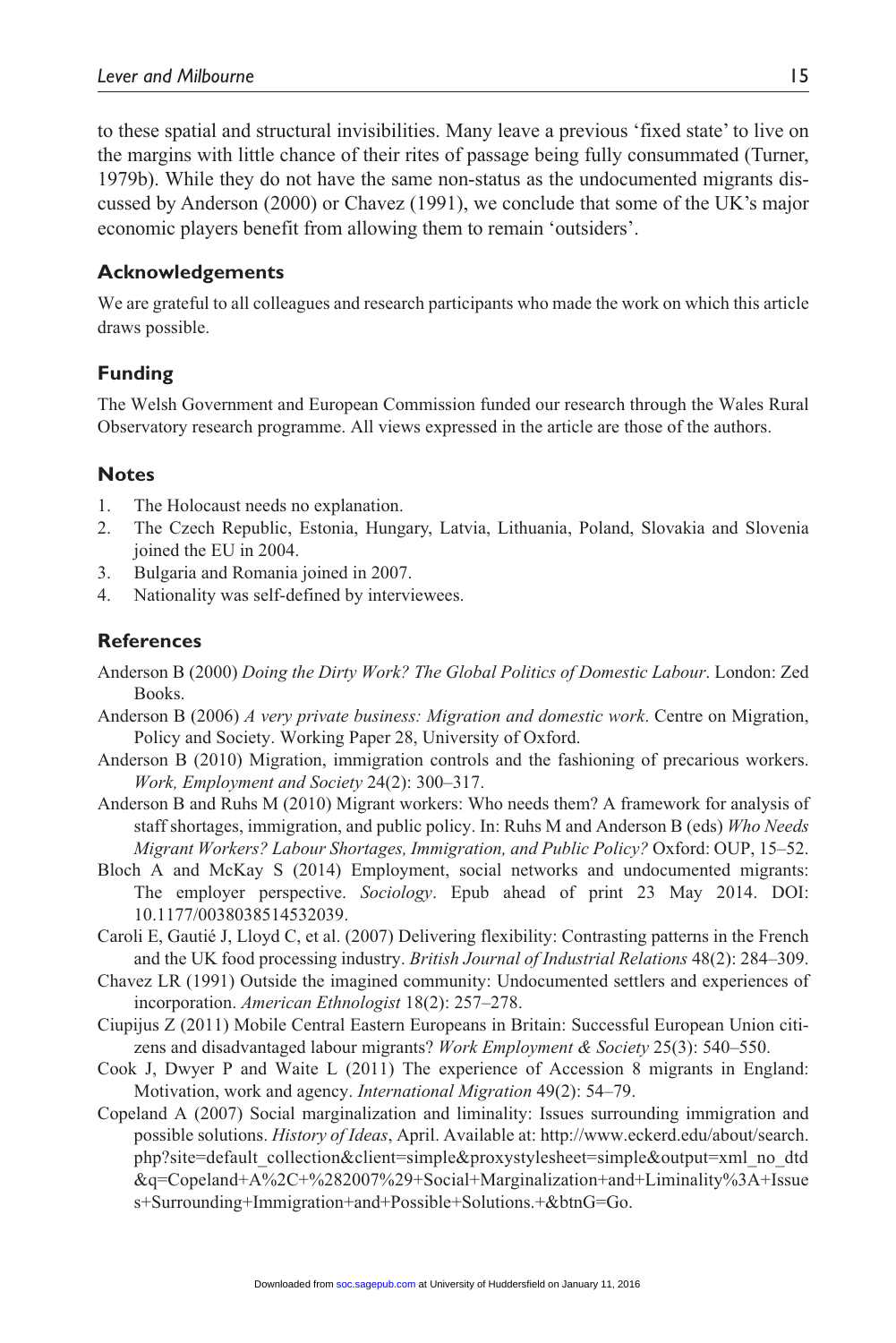- De Swaan A (2001) Dyscivilzation, mass extermination, and the state. *Theory, Culture & Society* 18(2): 265–276.
- Doeringer PB and Piore MJ (1971) *lnternal Labour Markets and Manpower Analysis*. Lexington, MA: Heath.
- EHRC (Equality and Human Rights Commission) (2010) *Inquiry into recruitment and employment in the meat and poultry processing sector: Report of the findings and recommendations*. London: EHRC.
- Elias N (2012) *On the Process of Civilization*. Collected Works of Norbert Elias. Dublin: UCD Press.
- Elias N and Scotson J (2008) *The Established and the Outsiders*. Collected Works of Norbert Elias. Dublin: UCD Press.
- Geddes A and Scott S (2010) 'UK food business' reliance on low-wage migrant labour: A case of choice or constraint? In: Ruhs M and Anderson B (eds) *Who Needs Migrant Workers? Labour Shortages, Immigration, and Public Policy*. Oxford: OUP, 193–218.
- Jayaweera H and Anderson B (2008) *Migrant workers and vulnerable employment: A review of existing data. Report for TUC Commission on Vulnerable Employment*. Oxford: COMPASS.
- Lloyd C and James S (2008) Too much pressure? Retailer power and occupational health and safety in the food processing industry. *Work, Employment & Society* 22(4): 713–730.
- Massey DS, Arango J, Hugo G, et al. (1998) *Worlds in Motion: Understanding International Migration at the End of the Millennium*. Oxford: Clarendon.
- Matsinhe DM (2011) *Apartheid Vertigo: The Rise in Discrimination against Africans in South Africa*. Burlington VT: Ashgate.
- May D (2004) The interplay of three established-outsider figurations in a deprived inner-city neighbourhood. *Urban Studies* 41(11): 2159–2179.
- Miele M and Lever J (2013) Civilizing the market for welfare friendly products in Europe? The techno-ethics of the Welfare Quality Assessment. *Geoforum* 48: 63–72.
- More T (1989 [1516]) *Utopia*. New York: Cambridge University Press.
- MTCBC (2008) *Race Equality Scheme, 2008–2011*. Merthyr Tydfil: Merthyr Tydfil County Borough Council (MTCBC).
- Newsome K, Commander J and Thompson P (2007) *'Being worked about the knees with a stick or sitting down to a cup of tea': Power dynamics and labour process change in the UK supermarket supply chain*. Paper presented to the Work Employment and Society Conference, University of Aberdeen, September.
- Nowicka M (2012) *Deskilling in migration in transnational perspective: The case of recent Polish migration to the UK*. Working Paper, Center on Migration, Citizenship and Development, University of Bielefeld.
- Nowicka M (2013) Positioning strategies of Polish entrepreneurs in Germany: Transnationalizing Bourdieu's notion of capital. *International Sociology* 28(1): 29–47.
- Piore MJ (1979) *Birds of Passage: Migrant Labor in Industrial Societies*. Cambridge: Cambridge University Press.
- Rogaly B (2008) Intensification of workplace regimes in British horticulture: The role of migrant workers. *Population, Space and Place* 14(6): 497–510.
- Sennett R and Cobb J (1972) *The Hidden Injuries of Class*. New York: Vintage Books.
- Simpson R, Hughes J, Slutskaya N, et al. (2014) Sacrifice and distinction in dirty work: Men's construction of meaning in the butcher trade. *Work, Employment and Society*. Epub ahead of print 7 March 2014. DOI: 10.1177/0950017013510759.
- Tannock S (2013) Bad attitude? Migrant workers, meat processing work and the local unemployed in a peripheral region of the UK. *European Urban and Regional Studies*. Epub ahead of print 29 April 2013. DOI: 10.1177/0969776413481986.